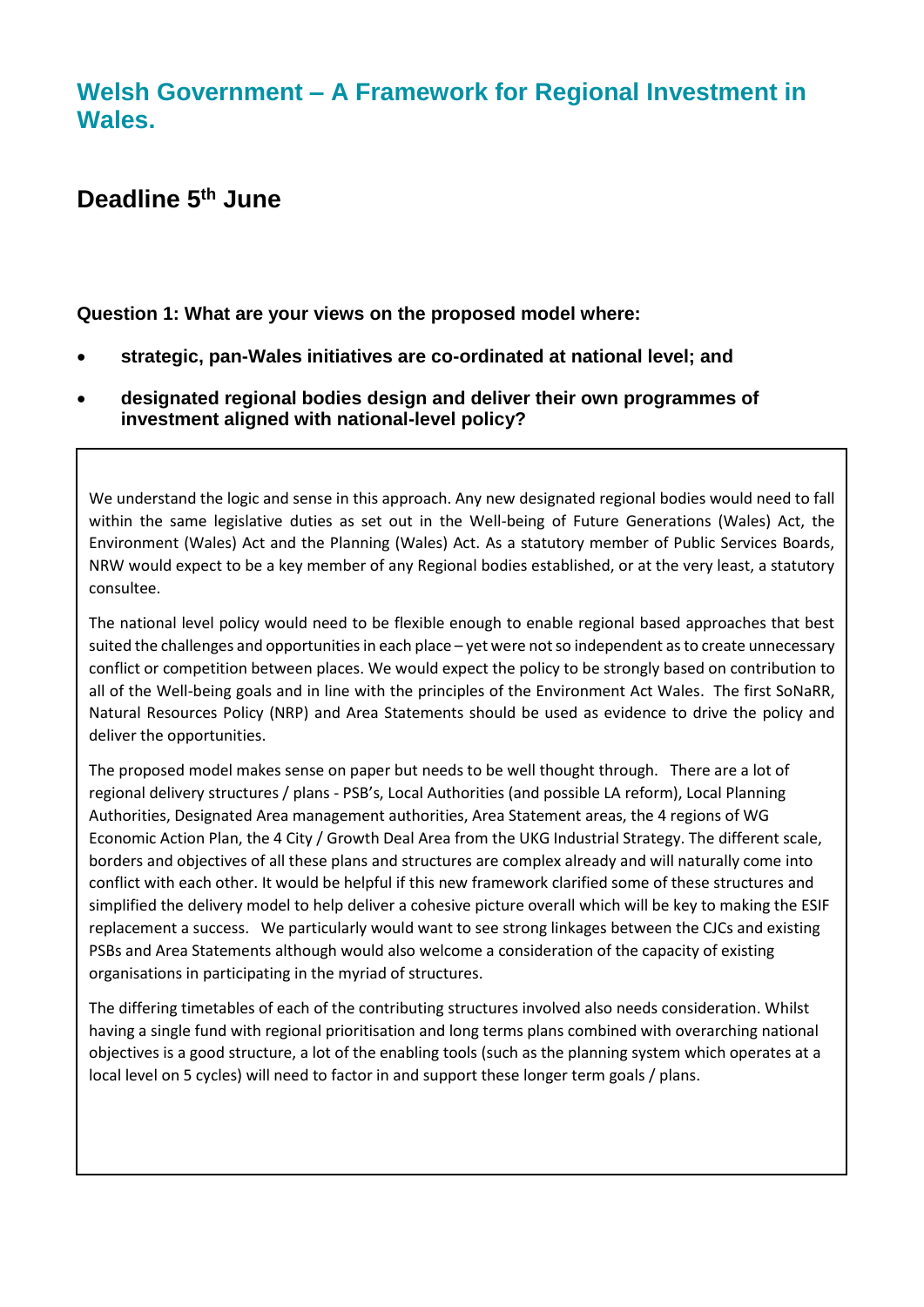#### **Question 2**: **Do you support our proposals for some investments to be led by the community in which the activity takes place?**

Generally NRW is very supportive of this approach, however we also recognise that communities do not always have the required experience or skills to deliver complex schemes. Capacity building and having the ability to collaborate with others is key. Community led projects can often depend on the skills and experience of a few key people in an area so getting the training, advice and guidance offer right will be important at the national level filtering down to local level. This is particularly the case in the marine environment as the logistics are often very complex and therefore more ambitious community led initiatives are likely to need logistical support from other bodies. We would also expect to see links to the Area Statements as these have been developed with communities in those places and using SoNaRR evidence.

#### **Question 3**: **Do you agree that we should continue to increase our use of repayable finance where this is viable and, where it is not, that models of combined support that maximise the repayable element should be developed?**

Yes we do support this. We recognise the value of cash injection in supporting innovation and repayable finance can be particularly useful in driving entrepreneurialism where the public sector cannot sustain long term. Looking at a Welsh example, the repayable finance has been very successful for the tourism industry over the last few years as it gives the applicant more ownership of what they are applying for. Tourism grants that operated on repayment finance delivered a 70/30 split between loan and grant so that anyone applying (and able to prove the viability of their business) would get 100% of the money needed which allows greater investment and growth.

Careful implementation is needed though and there is a need to look at viability not just from the economic perspective but from the sustainable perspective. If eligibility is dependent on business viability (like it is currently for tourism) then a lot of SME's / businesses managed for outcomes beyond pure economics may be overlooked. We would also support consideration of funding to enable sectors in transitioning to meet regulaltory compliance (e.g. dairy).

Some sectors are more able (and economically viable overall), even at a national priorities level, to work in this way than others so gradual implementation that fits circumstance with progression to wider use is key.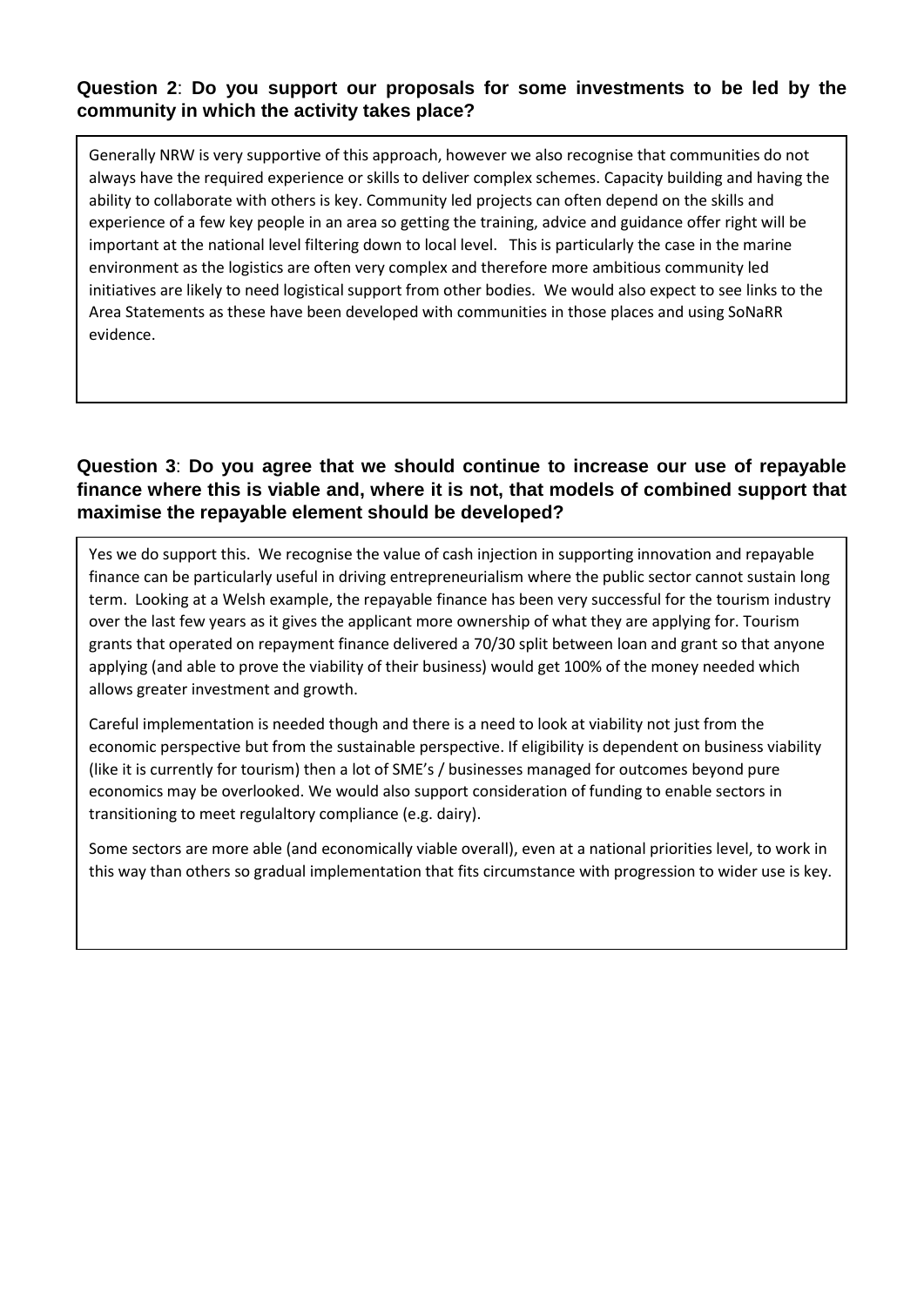#### **Question 4**: **What are your views on our plans for the transition period?**

We welcome a transition period, rather than a 'cliff edge' scenario, and the transition plans appear logical although more detail is needed. The plans assume that the Regional Economic Frameworks will be up and running by January 2021, plus time will also be needed to fully establish CJCs, especially considering the need to look at alignment of policy and purpose at the national through to the local level.

Consideration is also needed around how looking at 2021 alone fits the multi annual framework. Keeping work going on the ground is important, but also having a mechanism to start moving forward in this time frame is also important or momentum against targets and direction of travel may be stifled e.g. CAP Agri environment in Wales annual funding means that for certain aspects (e.g. Glastir advanced) no additional windows for new agreements have been opened over recent years, with current agreements been rolled over. This is different from what is occurring in the other devolved areas, who have multi year budgets and are actively recruiting against targets. If there was a delay for what ever reason we could see the same happening in Wales.

#### **Question 5**: **How best can we integrate the horizontal themes of equality, sustainable development, gender mainstreaming and the Welsh Language into investments delivered at national, regional and local levels?**

Integration can be best achieved by ensuring that the Well-being of Future Generations act, and in particular, the SD principle, is built into the development and consideration of all investment proposals from the outset, at the local, regional and national level. Embedding these ways of working as a matter of course, and not as a "tick box exercise" is vitally important to ensuring horizontal integration. We would also expect regional bodies to be subject to the biodiversity duty under Section 6 of the Environment (Wales) Act.

There are already established processes to assist with policy integration – including Strategic Environmental Assessment, Health Impact Assessment and Equality Impact Assessment which we would strongly advocate would be a necessary part of this process.

At the local and regional level, Area Statements will provide an important evidence base to support the development of regional investment plans. These provide important evidence on the opportunities to contribute to the sustainable management of natural resources in each Area, as well as key data on the resilience of ecosystems and the benefits they provide.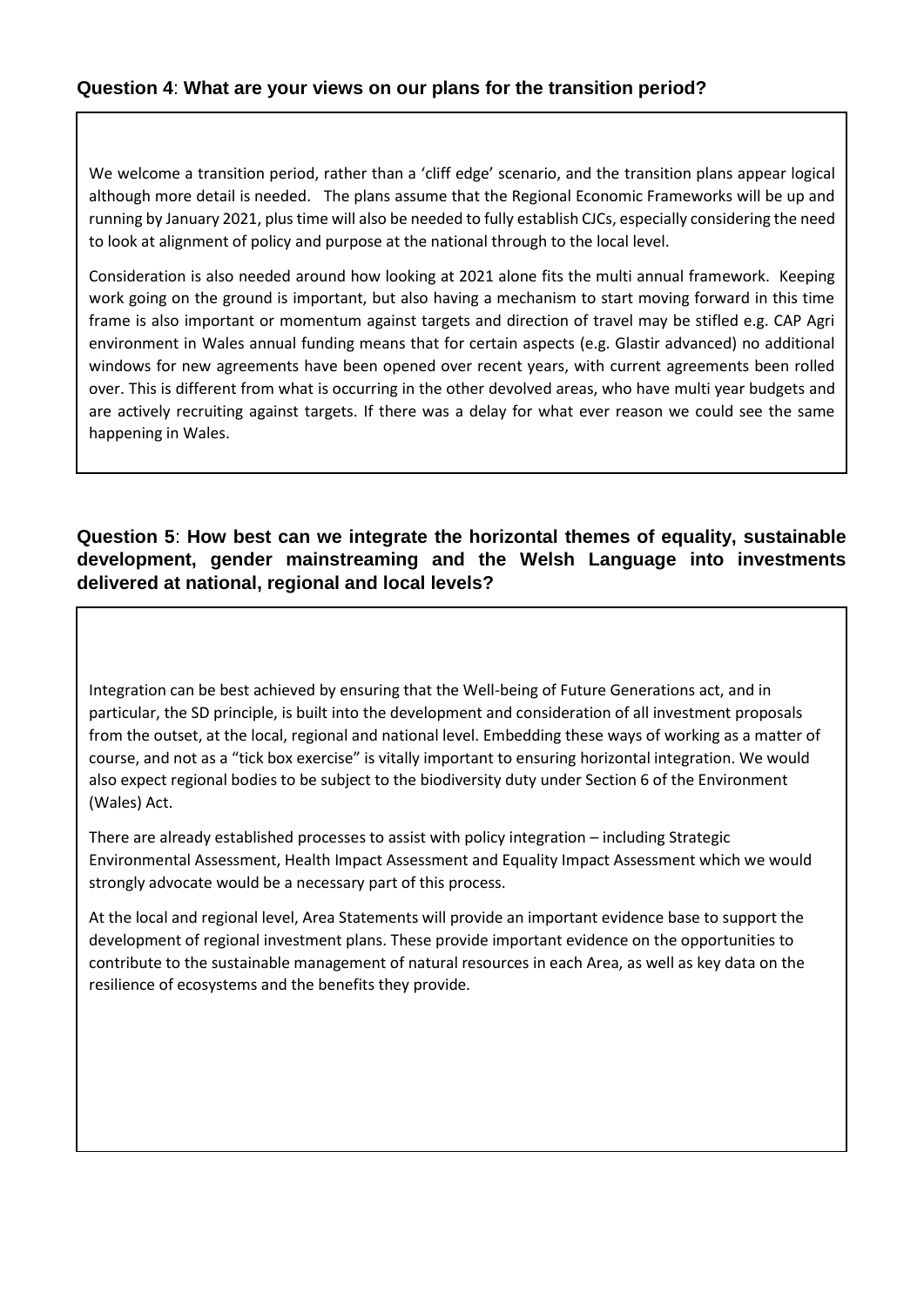**Question 6**: **How best can we increase the use of the Welsh language through our proposals for regional investment, and ensure it is treated no less favourably than the English language?**

As noted in our 'Brexit and Our Land' consultation response, there is an opportunity with the proposed Economic Resilience scheme to use the "Cymru Wales" Nation brand in conjunction with sustainable brand values in the land management sector. This could facilitate integration of high quality products such as food and fibre and the ways in which our natural resources are managed for the benefit of future generations. It also has the potential to better integrate regulation, incentives and best practice across the land management sector.

## **Question 7**: **What are your views on the proposed delivery model for the strengthening of partnerships, co-operation and trade across borders, within the UK and with international partners?**

We are very supportive of having cross border delivery models. This is an important area, especially as so many of the supply chains in Wales operate at a UK if not EU level and this must be recognised to ensure the future viability of key economic supply chains (food is very tangled with EU supply chains). Natural resources and potential impacts on them are not constrained by political boundaries. NRW has to consider cross-border issues and working in our role and remit, particularly across to Ireland, as well as to England. Regulation differences between Wales and the rest of the UK will also potentially become increasingly impactful. Getting a strong framework in place would support co-operation to happen more effectively will be beneficial to delivery and outcomes.

In the future, it will be UK government on behalf of the whole of the UK who will be negotiating trade deals so keeping an integrated approach within this delivery model will allow Wales to maximise trade opportunities and sustainable growth.

Question 8: What do you think of the proposed strategic objectives across the four **investment priority areas? Are there other objectives that should be considered?**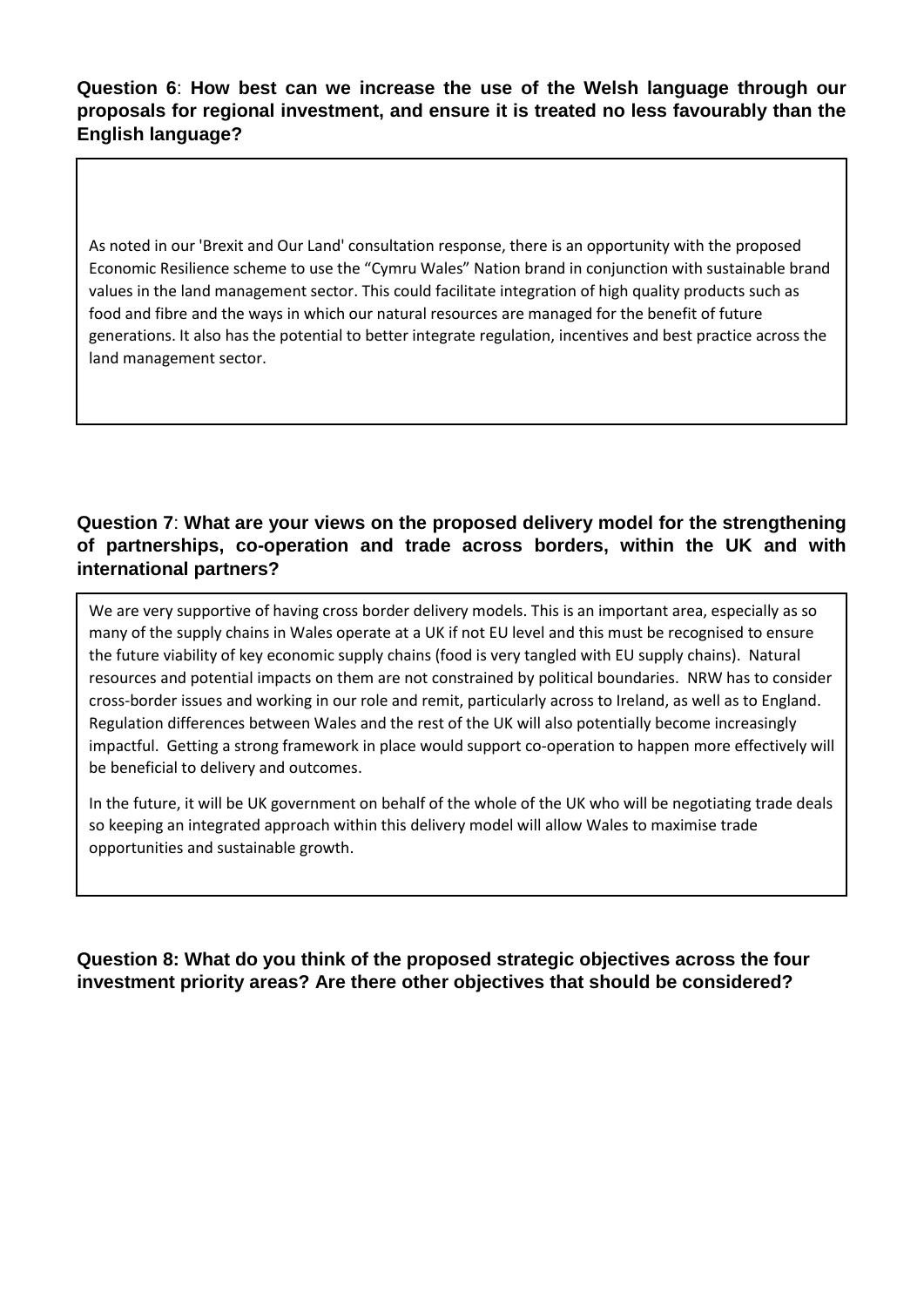We are broadly in agreement with the proposed strategic objectives and their ambition. However we feel there is a need to significantly increase the embedding of ecosystem resilience, the Sustainable Management of Natural Resources across delivery and the use of Green Growth and developing the Circular Economy, as this will ultimately deliver benefits for our economy, society and environment.

This framework has to deliver against the 4 pillars of sustainability economic, social, cultural and environmental otherwise aspirations for welsh language and poverty may not be met. These priorities cannot be met at the expense of the Sustainable Management of Natural Resources. The WG Natural Resources Policy (NRP) draws on evidence from the first [State of Natural Resources Report \(SoNaRR\)](https://cdn.naturalresources.wales/media/682366/sonarr-summary-september-2016-edited-august-2017.pdf) and recognises the clear business case for investing in our natural resources as a cost effective approach to bringing prosperity to the whole of Wales and delivering on 'Prosperity for All - the national strategy'. We would want to see a stronger emphasis on the three national priorities as identified in the NRP for the management of our natural resources:

- Delivering nature-based solutions;
- Increasing renewable energy and resource efficiency; and,
- Taking a place-based approach.

The strategic objective for the zero carbon economy priority "improve biodiversity and reverse green house gas emission effects" could be better worded to reflect the role of the environment in managing carbon. What form of indicator would you use to assess against a strategic objective of "reverse greenhouse gas effects"? A project in Wales cannot demonstrate its reversed global warming or sea level rise. "Restore and enhance biodiversity and ecosystem resilience to increase the role of the environment in mitigating greenhouse gas emissions and their effects" or something similar would be a better objective and would be able to have clear indicators. Also to note that NRW are about to publish a report on the carbon storage in the welsh marine environment – the data suggests that the marine environment in Wales stores almost 170% as much as welsh woodland and many welsh marine habitats have high sequestration potential within soils and sediments. Planting trees and restoring peatland is important, but there is growing evidence of the role the marine environment has to play in carbon management.

We welcome the zero-carbon economy priority, but this is a focus on mitigation, we also need to see more opportunities for adaption in the framework, delivering on WG's Climate Change Adaption Plan and National Strategy for Flood and Coastal Erosion Risk Management in Wales. Communities will need to adapt in response to claimate change and there are significant opportunities (such as new green areas, making space for water) that this Framework could support. The activities identified in the Climate Change Action Plan will contribute towards economic resilience:

- protecting people, communities, buildings and infrastructure from flooding,
- protecting water supplies from drought and low river flows,
- tackling land management practices that exacerbate climate risks,
- managing risks to ecosystems and agricultural businesses

The strategic objective for the productive and competitive business priority "enhance research and innovation capacity to increase the success of research institutions in attracting funding to Wales and support business innovation to translate innovation into new and improved commercial products" - this objective should include more sustainable practises, not just new and improved. For example, in the Brexit and our seas consultation, we made the following point: Future funding should incentivise sustainable fishing and promote research into innovative gears and methods, promote industry collaboration with academia to address priority research needs and promote the development and adoption of technology, for example the Remote Electronic Monitoring initiative development, testing and adoption.

NRW is currently engaging with WG on the Sustainable Farming Scheme which considers a new Land Management Programme consisting of an Economic Resilience scheme and a Public Goods scheme. It is important that any proposed schemes are integrated to ensure cumulative benefits.

The Framework should use the opportunity to incentivise continual transition to more environmentally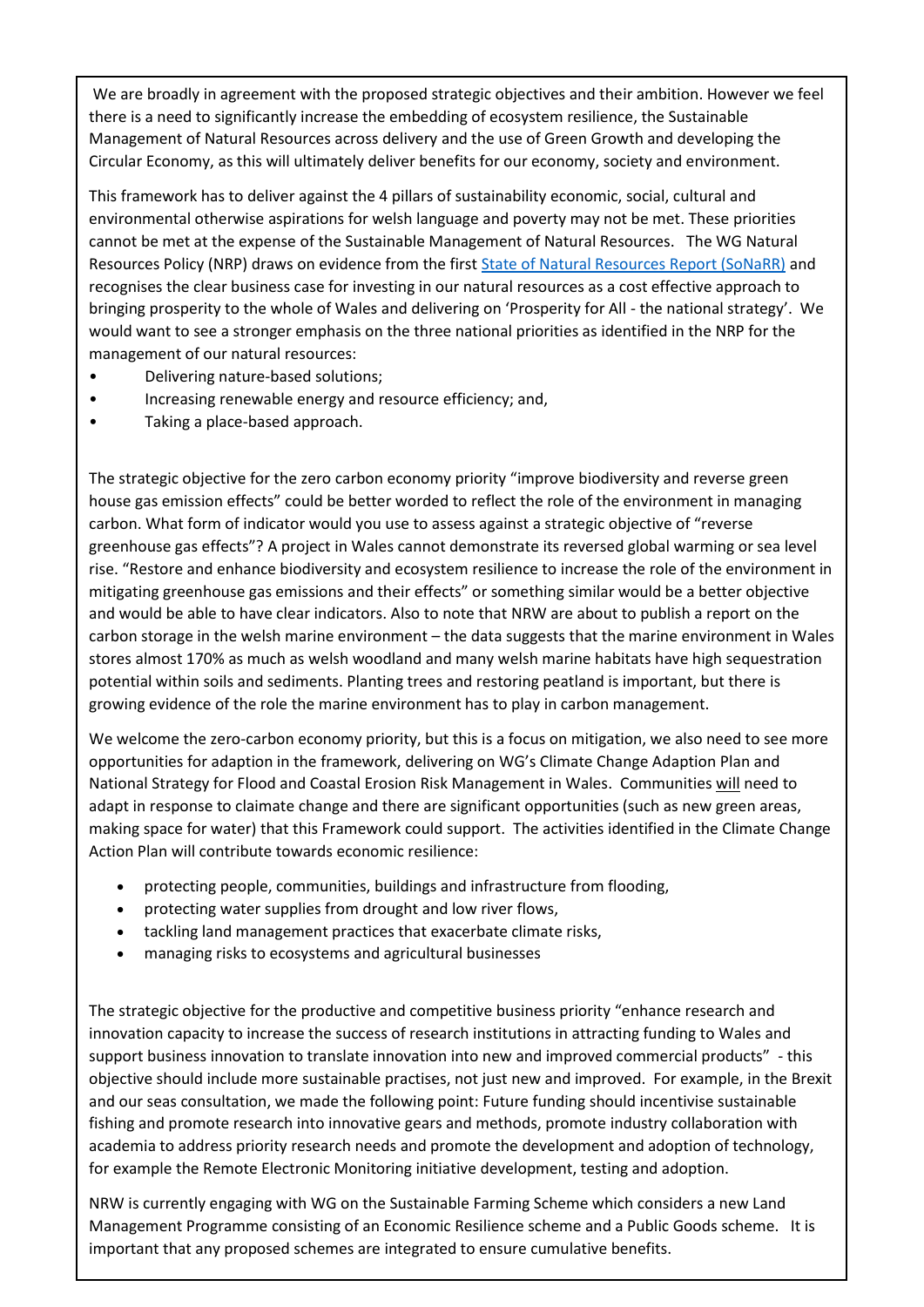#### **Question 9: Which indicators do you think should be used to measure progress towards achieving the proposed strategic objectives?**

We would like to see measures that bring in the sustainability potential for the applicant and the wider supply chain. The usual economic measures of jobs created / jobs safeguarded that are used in traditional economic development schemes in Wales naturally concentrate activity towards large businesses and projects.

Sustainability indicators would allow a project to be assessed against the positive impact it would have in it's local setting, the local community as well as the overall supply chain in which it operates.

This links back to the "focus on outcomes not outputs" reasoning behind the RBA model and the fact that a beneficial outcome is a sustainable outcome (WFG)

Indicators should be flexible to encourage innovative and ambitious projects that address the climate and nature emergencies to be supported. Indicators based around purely economic factors do not take into account the importance of natural resources for the long-term sustainability of any economic gains. Indicators should align with broader policies / strategies.

## **Question 10: What are your views on the approach described in 'Fair, transparent, and consistent rules'?**

We support the aim to have a set of simplified, proportional, flexible and less bureaucratic rules for investment, managing risk so that innovation and creativity can be supported.

We agree on a stronger emphasis on delivering outcomes and aligning with wider government policies. We would welcome rules that better facilitate collaborative working and sharing of money within a partnership.

The use of flat rates / unit costs are useful to reduce admin costs and when looking at larger scale / general schemes with wide update but they do inhibit the provision of tailored support to meet individual circumstance.

See also our comments in Q13 about trying to move past some of the barriers between CAP and ESIF towards a more integrated model of support.

#### **Question 11: Should the capacity to deliver the monitoring and evaluation proposals be prioritised?**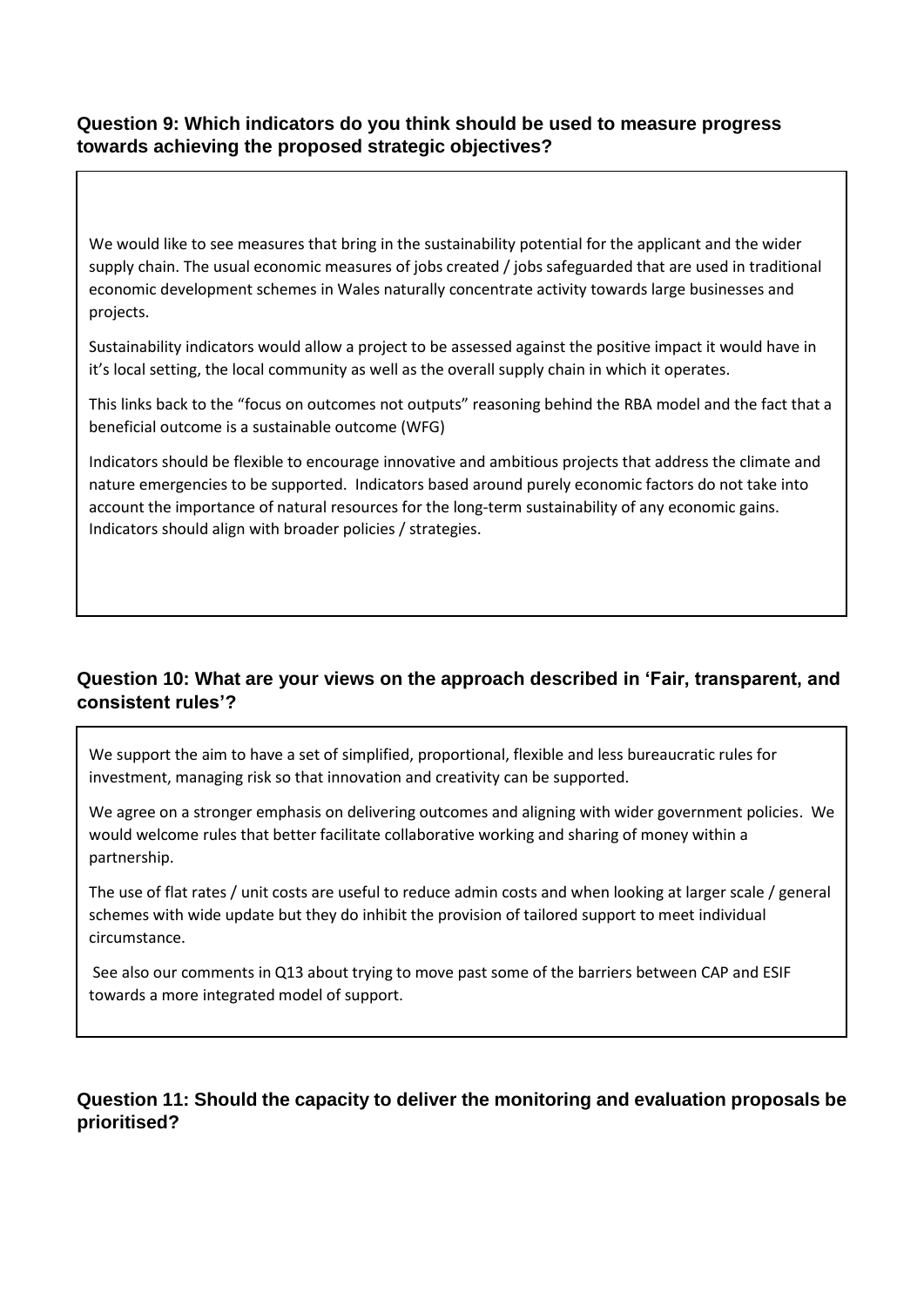Yes, we agree that creating an effective monitoring and evaluation system that is outcomes focussed and aligned with WFG should be a priority.

We support the use of an evidence-based approach and applying proportionality. Historically the EU monitoring requirements have typically been standard KPI / tick box exercises that can be overly burdensome for smaller scale investments and present a barrier to more innovative solutions and outcomes.

#### **Question 12: Do you agree with the proposal outlined for development of monitoring and evaluation at the regional and local level?**

Yes, we support a co-ordinated and collaborative system of monitoring and evaluation activities at both national and regional levels, although note the point about proportionality. WFG should be the starting point and end point re monitoring and evaluating for this programme. Picking up the other specifics of Environment Act/Section 6 and other legislation along the way. But all policy and programmes in Wales should be about maximising contribution across all 7 well-being goals in an integrated way. We would hope to see direct association between the structural funding, economic activity and environmental improvements linked to future SoNaRR reports.

We do also need to make sure that different additional regional indicators don't inhibit cross-border working (within Wales as well as UK)

**Question 13: We have asked a number of specific questions. If you have any related issues which we have not specifically addressed, please use this consultation to address them.**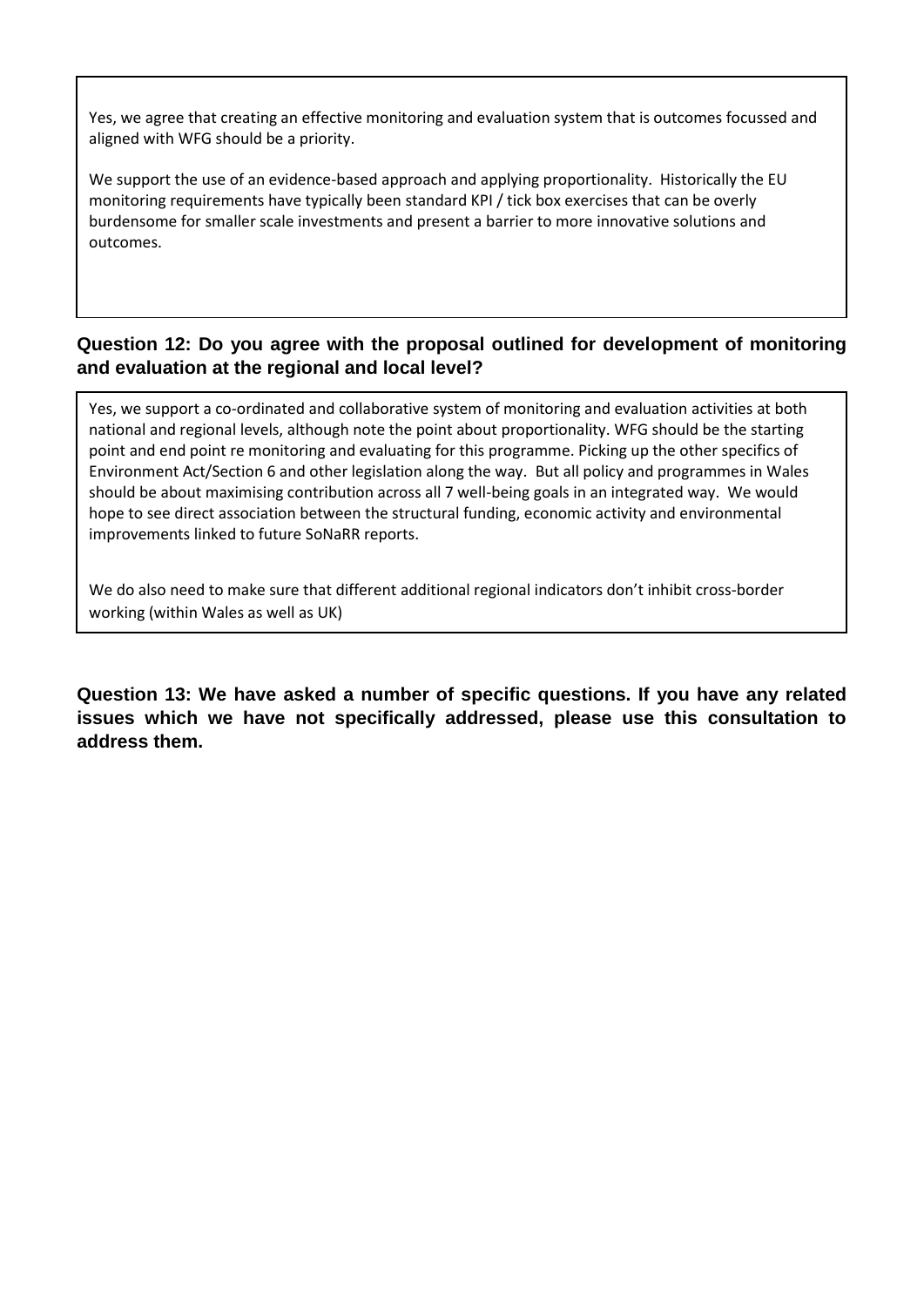We think there is a need to consider the synergy between ESIF and CAP Funds. In the past Wales has always kept the two Funds mostly separate. Whereas England used to ring-fence a portion of their ERDF and combine it with their CAP RDPE to deliver economic growth for rural areas in compliment to CAP Pillar 1.

With CAP focusing on the agri / land use sector for primary production and small scale diversification only, and ESIF providing most of the supply chain funding and wider R&D and innovation projects, at lot of the strategic opportunities were never realised for the two sectors (farming and forestry) that make up the majority of land use in Wales and are the caretakers of our natural resources.

The supply chains directly linked to land use, agriculture and forestry, are foundational for a lot of larger economic sectors – Food & Drink, timber, energy, tourism. Also the health and well-being delivered in terms of access and landscape value and the breadth of SME's that are supported by natural resource use, providing jobs in key geographical areas, would suggest synergy between the replacements for two of the biggest Funds in Wales would be beneficial. This could have positive impacts on vertical supply chain integration and circular economy thinking.

Whilst this consultation is specifically looking at ESIF and not CAP, it's important to note that CAP used to deliver some vital elements of rural economic development including diversification, advice and guidance and training needs plus some SME supply chain investment funds. This whole element of CAP is not being considered in the proposals or budget for the CAP replacement policy (Sustainable Farming Scheme). Rural areas and businesses tend to be overlooked by economic funding for two reasons, (1) primary production businesses could only apply for CAP and when they diversified were encouraged to do so under one businesses operation, (2) rural areas are full of SME's that find it difficult to complete for funding in previous economic schemes where jobs created / safeguarded has been the central criteria for an application. The proportionality of investment and it's impact on the local community and economy is an issue that has not yet been resolved.

How will the funding be allocated to different sectors / regions? Will there be ring fencing, but the administration of the scheme will be consistent? In other areas, marine could miss out with a single fund approach, because results indicators are often skewed towards those indicators that are easy to prove in terrestrial environments. We want to see a strong focus on activity between sectors as well as with-in sectors to reduce a silo thinking and to encourage a whole system scale approach. Post Brexit and Covid-19 we need to to drive real change and ways of working, to embed green recovery and growth that supports a resilient ecosystem and a resilient economy and that will necessitate co-operation and engagement from all parts of the supply chain.

Responses to consultations are likely to be made public, on the internet or in a report. If you would prefer your response to remain anonymous, please let us know by ticking the appropriate box.  $\Box$ 

If responding by post or email, please include your name, organisation (if applicable), phone number and address along with your response. Thank you.